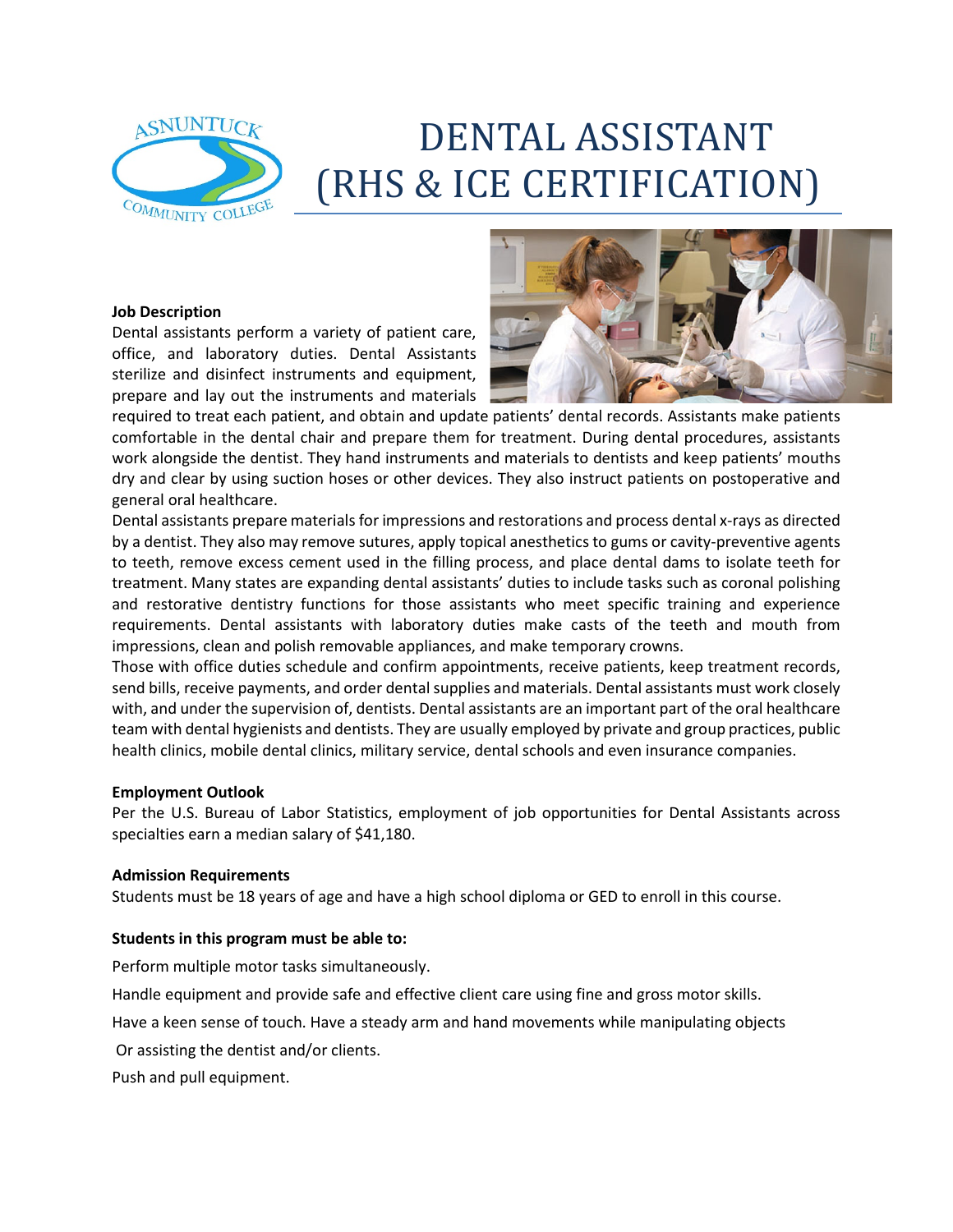#### **Program Description**

This program prepares students to enter the field as a Dental Assistant. The program of study includes: dental assisting techniques, oral anatomy, dental radiology, dental sciences, dental materials, dental records, and an optional opportunity to participate in a Dental Clinical Externship. The method of learning in this program will be lectures, case studies, hands-on clinical practice, guest speakers and dental industry representatives from today's dental field delivering the most current and up-to-date findings within the dental field. ACC has a full chairside dental classroom laboratory, where students learn all relevant chairside techniques.

Dentists may allow dental assistants to take x-rays if they have demonstrated successful completion of the RHS portion of the Dental Assistant National Board (DANB). Although it is not required for the Radiation Health and Safety (RHS) components of the DANB, this course will prepare students to sit for both the Radiation Health and Safety (RHS) and the Infection Control (ICE) portions of the Dental Assistant National Board (DANB) exam. After obtaining the Infection Control and Radiology components, students then are eligible to work in the field and accumulate the required hours needed to take the third and final portion of the Certified Dental Assistant certification.

## *The Essential Job Skills & Career Development course is REQUIRED to receive a certificate of completion for the Dental Assistant program.*

Please be advised that if you have been convicted of a felony, you may not be eligible for clinical experiences, internships, externships or certifications associated with certain Healthcare Career programs. Those with previous convictions may also find it difficult to secure employment within a healthcare setting.

#### **Time Commitment**

This 9-month program includes 264 hours of classroom instruction. An additional 14 hour Essential Job Skills & Career and Development course is required. There is a 180 hour OPTIONAL clinical externship.

**CRN: 1584/1236 HMED M7118** 

**Dates: April 27, 2022 to January 4, 2023 (no class 5/30,7/4, 9/5,11/23,12/26,12/28,1/2,1/16) Days: Monday and Wednesday Time: 6:00 p.m. - 10:00 p.m. Instructor: Renee Sarnelli Room: 147 Instruction type: HYBRID Fee: \$5,197 (cost includes RHS/ICE exam, textbooks, UPASS Transportation fee and student kit)**

**HYBRID: This type of course delivery includes on-site and online instruction (combination of LRON and on ground or ONLINE and on ground) with a focus on scheduling limited number of class sessions on campus. Blackboard use is the same as online or LRON, depending on the mode of delivery.**